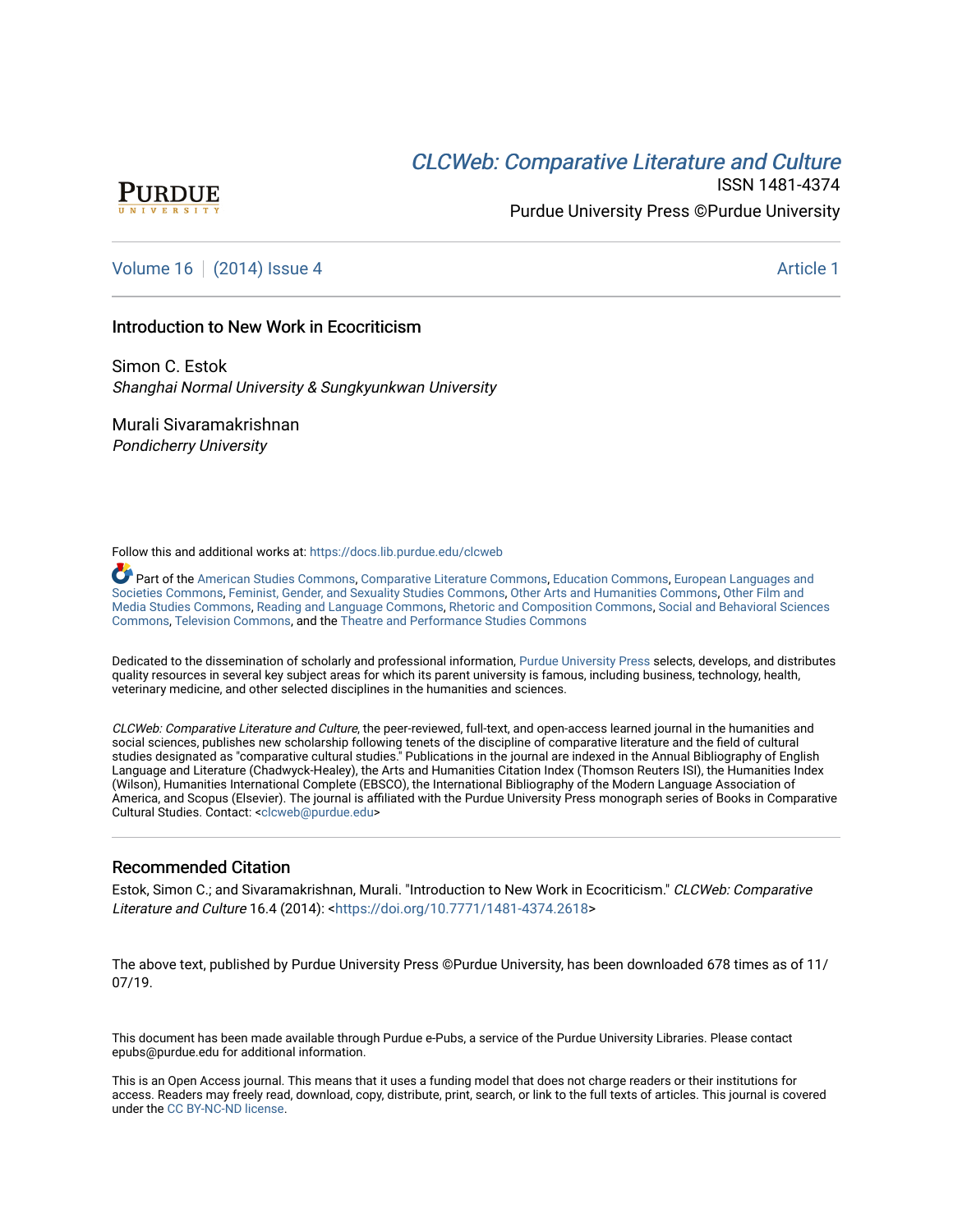Purdue UNIVERSITY PRESS <http://www.thepress.purdue.edu>



ISSN 1481-4374 <http://docs.lib.purdue.edu/clcweb> Purdue University Press ©Purdue University

CLCWeb: Comparative Literature and Culture, the peer-reviewed, full-text, and open-access learned journal in the humanities and social sciences, publishes new scholarship following tenets of the discipline of comparative *CLCWeb: Comparative Literature and Culture*, the peer-reviewed, full-text, and open-access learned journal in the<br>humanities and social sciences, publishes new scholarship following tenets of the discipline of comparative publication of articles, the journal publishes review articles of scholarly books and publishes research material in its publication of articles, the journal publishes review articles of scholarly books and publishes research material in its<br>*Library Series. P*ublications in the journal are indexed in the Annual Bibliography of English Langu Literature (Chadwyck-Healey), the Arts and Humanities Citation Index (Thomson Reuters ISI), the Humanities Literature (Chadwyck-Healey), the Arts and Humanities Citation Index (Thomson Reuters ISI), the Humanities<br>Index (Wilson), Humanities International Complete (EBSCO), the International Bibliography of the Modern Index (Wilson), Humanities International Complete (EBSCO), the International Bibliography of the Modern<br>Language Association of America, and Scopus (Elsevier). The journal is affiliated with the Purdue University Press monograph series of Books in Comparative Cultural Studies. Contact: <clcweb@purdue.edu>

> Volume 16 I Issue 4 (December 2014) Editorial 1 Simon C. Estok and Murali Sivaramakrishnan C. Sivaramakrishnan "Introduction to Introduction to New Work in Ecocriticism"

<http://docs.li <http://docs.lib.purdue.edu/clcweb/vol16/iss4/1>

Contents of *CLCWeb: Comparative Literature and Culture* 16.4 (2014) Thematic Issue New Work in Ecocriticism. Ed. Simon C. Estok and Murali Sivaramakrishnan <http://docs.lib.purdue.edu/clcweb/vol16/iss4/ http://docs.lib.purdue.edu/clcweb/vol16/iss4/>

#### Introduction to New Work in Ecocriticism By Simon C. Estok and Murali Sivaramakrishnan

We begin with the recognition that while ecocriticism began and has largely developed in the West, environmental concerns are very much present in the East, South, and North. Although there has environmental concerns are very much present in the East, South, and North. Although there has<br>been a flow of theorizing from West to East and from North to South, the importance of keeping available the voices which seem to get muffled in the one-way flow of traffic has never been greater than now. We write in recognition that the effects of our worsening environments are unevenly distributed now. We write in recognition that the effects of our worsening environments are unevenly distributed<br>and that the products and actions of corporate capitalism—the very engine that degrades the biosphere—has also been (and remains) distributed unevenly. We write in partial knowledge of the dangerous times in which we live and of how, in many ways, the worst is yet to come. As of 28 August 2014, there were 437 functioning nuclear reactors in the world, with 70 more under construction gerous times in which we live and of how, in many ways, the worst is yet to come. As of 28 August<br>2014, there were 437 functioning nuclear reactors in the world, with 70 more under construction<br>("Nuclear" <http://www.euron

Each one of these reactors requires years of maintenance for the spent fuel rods. Barring any natural disasters (such as in Fukushima) or human error (such as Chernobyl and Three Mile Island), there is always the increasing possibility of what Kevin Crowley of the Nuclear and Radiation Studies Board terms "successful terrorist attacks on spent fuel pools" always the increasing possibility of what Kevin Crowley of the Nuclear and Radiation Studies Board<br>terms "successful terrorist attacks on spent fuel pools"<br>(<http://www.cfr.org/weapons-of-mass-destruction/nuclear-spent-fue

know about the mega-villains of pollution and climate change. We know of the 36 billion tons of carbon dioxide (seven billion tons alone spewed annually into the atmosphere by cars) produced each year by human activities. We know a bit about the chemicals in our foods and a bit about the effects bon dioxide (seven billion tons alone spewed annually into the atmosphere by cars) produced each<br>year by human activities. We know a bit about the chemicals in our foods and a bit about the effects<br>of eating genetically mo should watch The Age of Stupid). What we are perhaps less aware of are the many storage facilities should watch *The Age of Stupid*). What we are perhaps less aware of are the many storage facilities<br>waiting to breach (and it is just a matter of time)—trains carrying gases (such as chlorine and fluorine) that need electricity to be cold enough for storage in liquid form; industries using toxic gases rine) that need electricity to be cold enough for storage in liquid form; industries using toxic gases<br>(the Union Carbide Bhopal disaster comes to mind); and hazardous waste storage sites. We are perhaps less aware too of Colony Collapse Disorder among bees (and with so many agricultural crops po polhaps less aware too of Colony Collapse Disorder among bees (and with so many agricultural crops pol-<br>linated by European honey bees, we should endeavor to learn more—or stop complaining when we linated by European honey bees, we should endeavor to learn more—or stop complaining when we<br>find our food prices sky-rocketing), of the causes of the alarming increase of autism, and of plastic in our oceans. We know much, but there is a lot that we do not know and we live in dangerous times.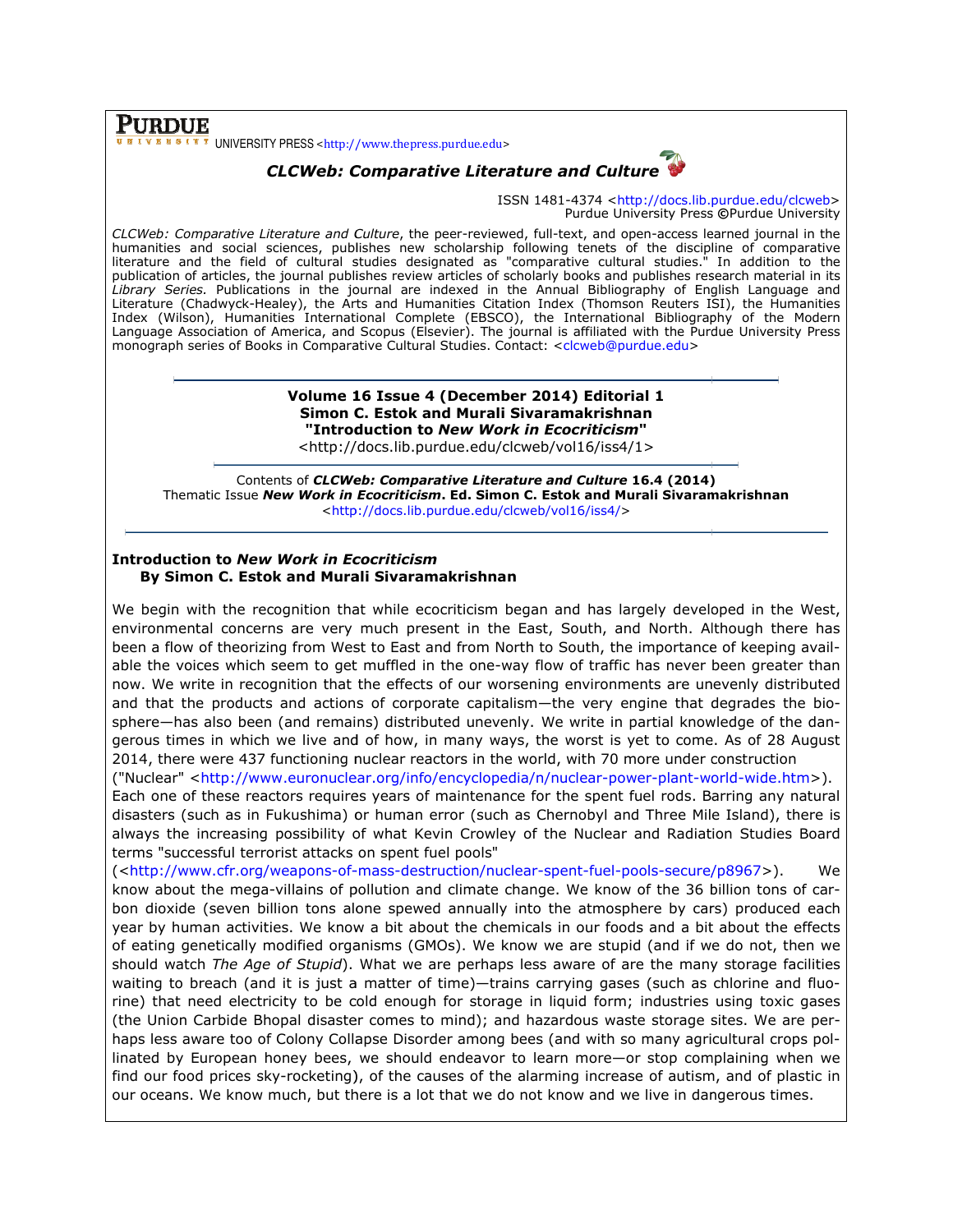Simon C. Estok and Murai Sivaramakrishnan, "Introduction to New Work in Ecocriticism" page 2 of 5 CLCWeb: Comparative Literature and Culture 16.4 (2014): <http://docs.lib.purdue.edu/clcweb/vol16/iss4/1> Thematic Issue New Work in Ecocriticism. Ed. Simon C. Estok and Murali Sivaramakrishnan

The Call for Papers for New Work in Ecocriticism—a thematic issue of CLCWeb: Comparative Literature and Culture—produced many submissions, the best of which are included following the journal's standard process of double-blind peer review. Unfortunately, many submissions—although in principle interesting work—were of poor quality both in terms of form and content. As guest editors, we struggled with having to reject so many articles, with the implications of silence that these rejections produce, and with the matters of cronyism and corrupt networks which have become so much a part of the scramble to publish in so many parts of the world. We struggled with superstars bowing out and questions crowding in. We struggled with ecocriticism itself and with how far the umbrella can reach. We have wanted to say something new, to give voice to the silent, and to have an effect without compromising scholarship or ethics. We wanted to make a difference: "But," to cite the inimitable Moxy Früvous, "the trying was very revealing"

(<http://www.metrolyrics.com/gulf-war-song-lyrics-moxy-fruvous.html>).

Acutely aware of environmental crises and the politics of globalization, therefore, we present the studies in response both to a discomfort at the notion of perpetuating colonialist dynamics through scholarship and globalization and to our perceptions of the need for actions on urgent environmental issues. In the articles of New Work in Ecocriticism, there are perspectives and aspects of many issues in recognition of the fact that environmental problems are both global and local and the matters authors engage in is in a resolutely postcolonial understanding of the world:

postcolonial theory and ecocriticism were slow to meet. What lies behind the "ten-year lag," as Ursula Heise describes the meeting of ecocriticism and postcolonial literary theory (638), is important because these responses to global environmental and social injustices are as much a part of the future as of the past. It is not an easy future for postcolonial ecocriticism but rather one in which "both modes of inquiry find themselves facing challenges based on the decidedly political and potentially activist nature of their foci" (Wright 3). It is a future … that is situated on ground overwrought and overrun with various irreversible invasions (cultural, species), shifting and unstable soils in which profound power struggles continue to play out. If two ongoing trends stand out more than any others … they are the legacy of irreversibility and the continuing power struggles that characterize the postcolonial environment. Understanding the past—and … specifically the delayed meeting of postcolonial and ecocritical collaborations—is central to ensuring a future … Graham Huggan and Helen Tiffin … [note] that despite the abundance of definitions for postcolonialism and ecocriticism, "the two fields are most alike in suffering from a seemingly congenital inability to account for themselves" and that for both, definitions seem an "insuperable problem" (8). Both postcolonial literary studies and ecocriticism have traditionally resisted definition—at least in the sense of the artificially static ones that critics seem to desire. In the plainest of terms, postcolonial literary studies and ecocriticism are kinetic, not static: Heise reminds us "that both postcolonialism and ecocriticism have undergone various phases of theorization, critique, and countercritique that in some cases have modified initial theoretical stances substantially" (254). When [Rob] Nixon muses on "the mutually constitutive silences that have developed between environmental and postcolonial literary studies" (235), it is with an eye to moving beyond silences produced by resistance to static definition. (Estok, "Postcolonial" 221-22)

Following above, we tried to give voice to the silent and to present in-depth scholarship in order to identify problems. We feel to have to note that there is a lot of argumentation about ecocriticism we do not agree with. For example, Karen Laura Thornber's concept of "ecoambiguity" articulated most fully in her 2012 Ecoambiguity: East Asian Literatures and Environmental Crises is untenable in our opinion unless we are going to use the notion of ambiguity to apply to gender studies, race studies, postcolonial studies, class studies, and so on (see Estok, "Reading"). For us, "ecoambiguity" is as questionable as "gynoambiguity" or "homoambiguity" (on ambiguity in literature and culture see, e.g., Bartoloni and Stephens <http://docs.lib.purdue.edu/clcweb/vol12/iss4/>). We question Thornber's insistence who asserts in her 2014 article "Chinese Literature and Environmental Crises: Plundering Borderlands North and South" that "ecoambiguity refers to the inconsistent, frequently contradictory interactions between people and the natural world and captures better these diverse relationships than the more familiar ecocritical concepts of ecocentrism, ecophilia, and ecophobia" (2) and see, rather, biophilia and ecophobia as different points on what is clearly a spectrum. Seeing this spectrum condition is surely more productive than arguing for radical ambiguity (appealing as it may seem) that Thornber proposes.

New Work in Ecocriticism includes the following articles:

In "Indigenous Taiwan as Location of Native American and Indigenous Studies"

<http://docs.lib.purdue.edu/clcweb/vol16/iss4/2> Hsinya Huang uses Taiwan as a specific intellectual crossroads to examine, both pedagogically and theoretically, transnational/trans-Pacific flows, as well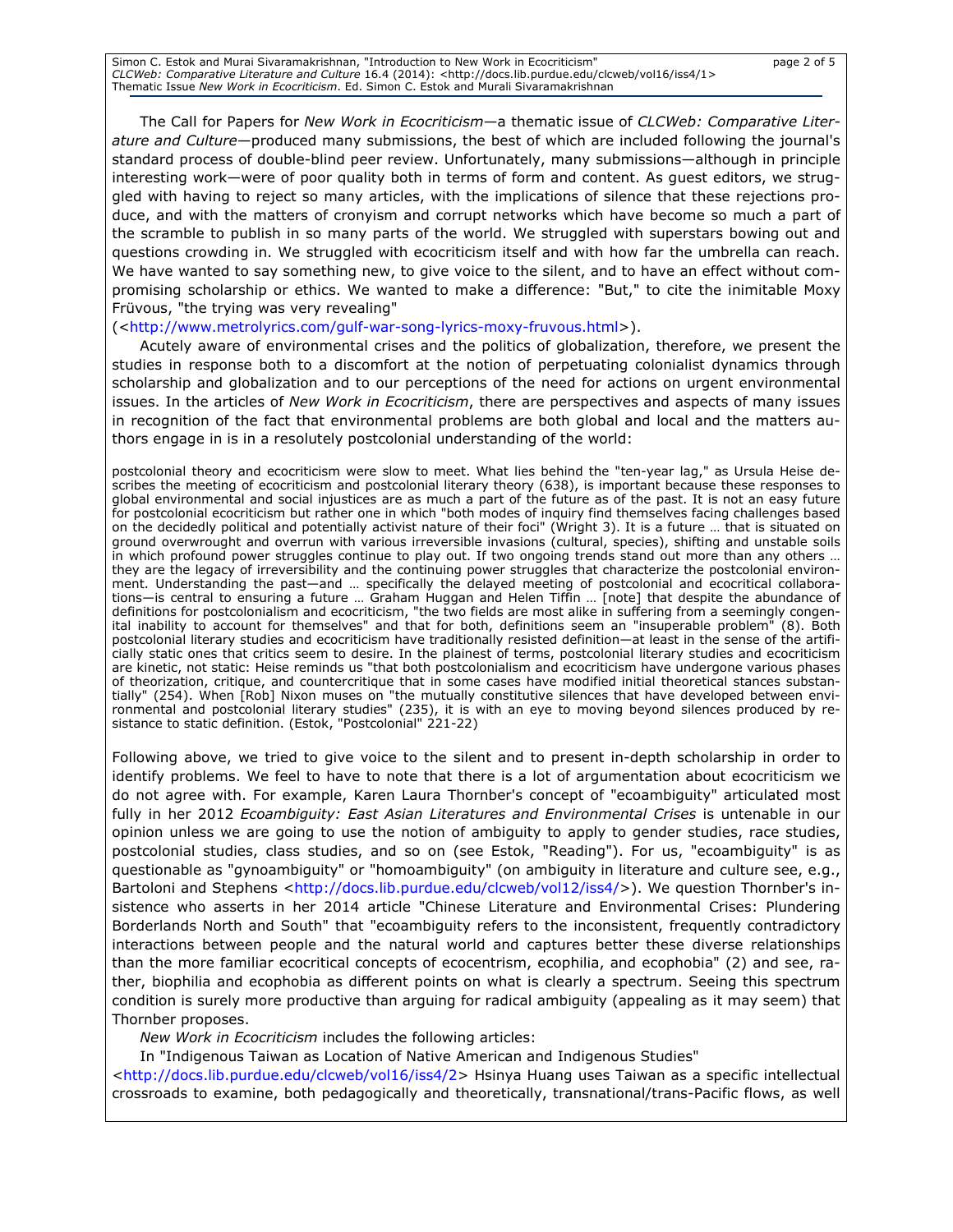Simon C. Estok and Murai Sivaramakrishnan, "Introduction to New Work in Ecocriticism" page 3 of 5 CLCWeb: Comparative Literature and Culture 16.4 (2014): <http://docs.lib.purdue.edu/clcweb/vol16/iss4/1> Thematic Issue New Work in Ecocriticism. Ed. Simon C. Estok and Murali Sivaramakrishnan

as transnational indigenous formations that take shape across national/international/local "American Studies" in this key moment of heightened U.S./Taiwan interaction in the Asia-Pacific security zone. Huang argues that Taiwanese scholarship has helped reorient understandings of environment and ecocriticism and that it has provided significant impulses, especially in the fields of Native American and comparative indigenous studies. Moreover, Taiwan has richly contributed, both in its own positioning and in its academic outreach, to the recent methodological turns away from US-American continental exceptionalism, decentering the U.S. in global/transnational US-American studies. Huang explores comparative indigeneity as experienced through the lens of Taiwan's Aboriginal people and offers a comparative perspective on the teaching of Native American literatures in Taiwan. In so doing, Huang's article reflects and refracts the diverse dimensions of empire and resistance surrounding Taiwan as a site of methodological and pedagogical shifts.

In "Wu's The Man with the Compound Eyes and the Worlding of Environmental Literature" <http://docs.lib.purdue.edu/clcweb/vol16/iss4/3> Shiuhhuah Serena Chou discusses Mingyi Wu's novel its readership within the context of ecocriticism's transcultural turn. Chou presents an overview of the cultural milieu in which Wu rises onto the world literary scene and proceeds by examining the problematics and potentials of ecocritical studies' transnationalization. Chou argues that while Wu's desire to understand the local through the vocabulary of the global, Western readership reveals a sense of ecocosmopolitanism. However, the international recognition of The Man with the Compound Eyes suggests that it may be overly romantic to read a novel that adopts Western imagery and ideas without sufficient critical reflection as a work of world literature.

In "Rediscovering Local Environmentalism in Taiwan"

<http://docs.lib.purdue.edu/clcweb/vol16/iss4/4> Peter I-min Huang challenges the domination of "the global" and the marginalization of "the local." Huang argues that by the end of the first decade of the twenty-first century globalism seemed to have toppled localism in ecocriticism debates. Ecocritics embraced enthusiastically such terms as Ursula K. Heise's "eco-cosmopolitanism" and the arguments associated with this term that spoke for global forms of environmental thinking and practice. Yet, arguments for "the local" persist, in part because of Heise's constructive criticisms of it. Focusing on local environmental movements in Taiwan, Huang identifies and discusses scholarly work showing that "the local" is a durable concept and practice and not likely to disappear despite the denunciation of it. Moreover, referring to other recent studies, Huang argues that the global environmental imagination is indebted to local environmental movements.

In "Situating a Badiouian Anthropocene in Hagiwara's Postnatural Poetry"

<http://docs.lib.purdue.edu/clcweb/vol16/iss4/5> dimension of the poetry of one of the founding voices in modern Japanese poetry, Sakutarō Hagiwara (1886-1942). Brink argues that Hagiwara developed a poetics characterized by engagements with nonhuman organisms and actants to situate the materiality of these actants in ways that diffuse the binary of "language" and "nature" and present a postnatural relationality that Bruno Latour describes. Drawing on the recent work of Alain Badiou, Brink explores materialist alternatives to representationalism—including the Lacanian triangle of the imaginary real and symbolic—by emphasizing human-nonhuman relations and Badiouian models of change in reading poetry in the Anthropocene.

In "Japanese Poetry and Nature in Borson's Short Journey Upriver Toward Oishida"

<http://docs.lib.purdue.edu/clcweb/vol16/iss4/6> Shoshannah Ganz shows how the limited focus of research on Roo Borson oversimplifies the poetry and ignores the tradition that Borson is aligning her work with both in form and content: classical Chinese and Japanese poetry and their perspectives on nature. Further, Ganz explores the ways in which Borson's poetry overcomes intuitively the binaries of East/West, human/non-human, and the further binaries within the human/non-human created through representational language. Ganz contextualizes Borson's work within the master/disciple lineage of Chinese and Japanese tradition and explores how Borson incorporates the resonances of Japanese place names and talismanic uses of nature and seasonal words into an Anglophone North American context to show similarly Japanese perspectives on impermanence and the place of humans as product and producer of nature.

In "The Systemic Approach, Biosemiotic Theory, and Ecocide in Australia"

<http://docs.lib.purdue.edu/clcweb/vol16/iss4/7> Iris Ralph summarizes an argument in defense of disciplinarity ("openness from closure") that Cary Wolfe makes in What is Posthumanism? She also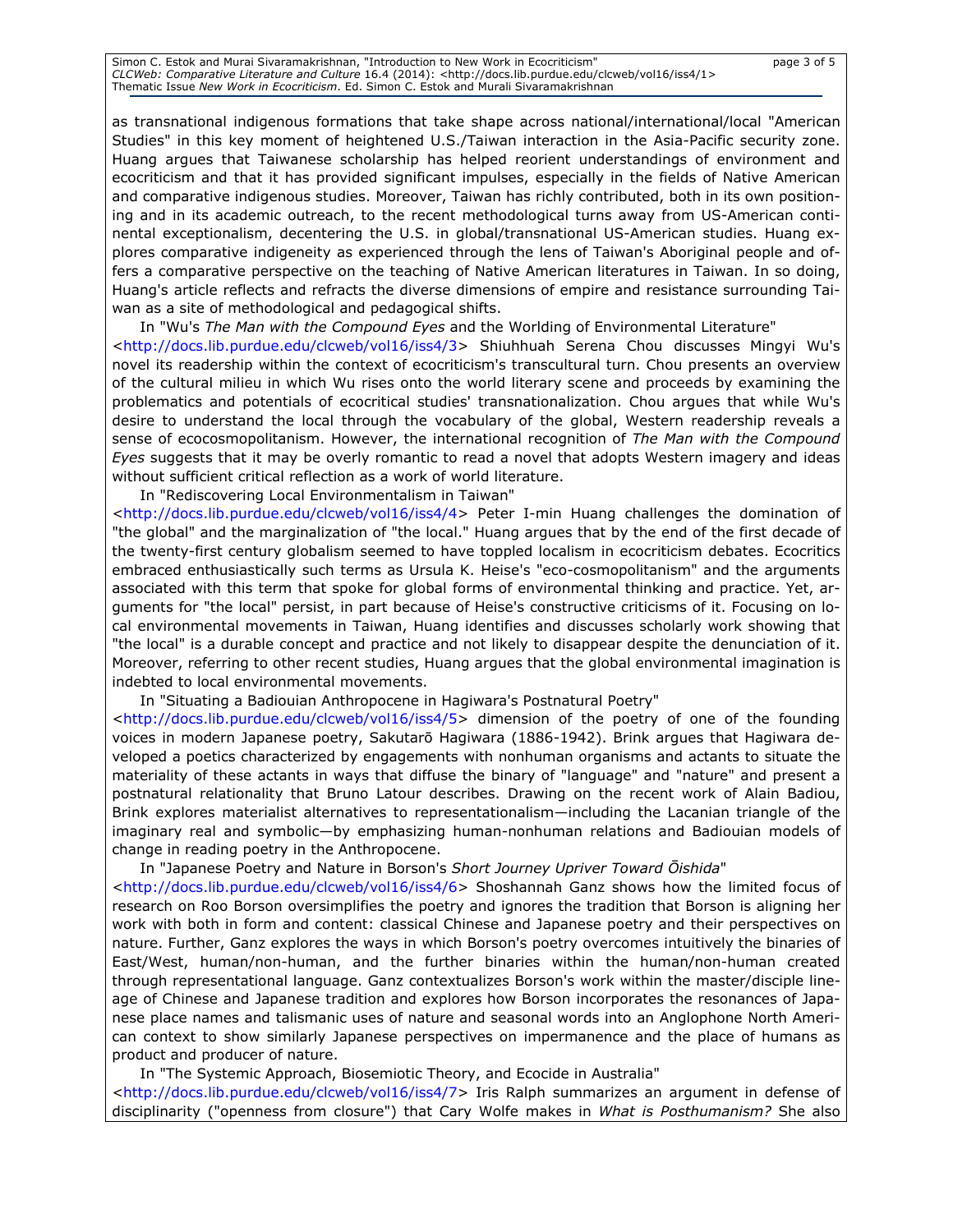Simon C. Estok and Murai Sivaramakrishnan, "Introduction to New Work in Ecocriticism" page 4 of 5 CLCWeb: Comparative Literature and Culture 16.4 (2014): <http://docs.lib.purdue.edu/clcweb/vol16/iss4/1> Thematic Issue New Work in Ecocriticism. Ed. Simon C. Estok and Murali Sivaramakrishnan

comments on an implicit argument that Wendy Wheeler makes in The Whole Creature: Complexity, biosemiotics and the evolution of culture. As Ralph argues, Wheeler's implicit claim is that biosemiotic language, which humans share with other biological beings, connects human animals and nonhuman animals on moral and affective grounds. Ralph summarizes Wolfe's defense of disciplinarity that literary and cultural studies scholars who engage with "the question of the animal" generate claims that critically complement scientific interrogations of the moral and affective distinctions between human animals and nonhuman animals. Ralph uses Wolfe's and Wheeler's arguments to read ecocritically Nugi Garimara's Follow the Rabbit-Proof Fence, Robyn Davidson's Tracks, and Xavier Herbert's Capricornia.

In "Ecological Knowledge in Community Theater"

<http://docs.lib.purdue.edu/clcweb/vol16/iss4/8> Paul Brown presents a practitioner's perspective on plays which celebrate and enhance community resilience while addressing complex environmental problems. Community plays can highlight environmental injustices and assist communities to find a voice. The article explores these functions by examining how nature moves center-stage in community plays, and the role of community arts, alongside scientific research, in developing and communicating shared understanding of environmental problems and their solutions. In his study Brown compares knowledge-making processes for science and community theater and explores the values expressed in eco-theater and the processes of producing and recording valuable ecological knowledge through community-based creative arts.

In "A Survey of the Phases of Indian Ecocriticism"

<http://docs.lib.purdue.edu/clcweb/vol16/iss4/9> Rayson K. Alex places Indian ecocriticism in its historical context distinguishing it from the Western ecocritical canon by identifying and contextualizing three phases of ecocriticism in India. Looking at the present Indian ecocritical scenario, Alex compares and contrasts it with Western ecocritical studies. He offers a brief analysis of the themes of papers presented in conferences on ecocriticism in India and of the syllabi and teaching strategies adopted in various institutions of higher learning which have introduced ecocriticism as optional/mandatory courses to show the growth of ecocriticism in India. Alex finds that present ecocritical scholarship in India is largely influenced by Western ecocriticism, although it originally began with the use of Indian theories and texts. Alex calls for a commitment to a regional approach in Indian ecocriticism and points to social issues that ecocriticism in India needs to address in the near future: land, ethnicity, sustainability, poverty, terrorism, religious plurality, caste, water policies, and education.

In "Ecocriticism and Persian and Greek Myths about the Origin of Fire"

<http://docs.lib.purdue.edu/clcweb/vol16/iss4/10> Massih Zekavat argues that some contemporary ecological biases are rooted in ancient thought. Further, Zekavat argues that the study of mythology is relevant to the understanding of culture and ecology thus assisting ecocriticism. The investigation of man/woman, culture/nature, and human/nature binary oppositions conveys that Greek and Persian myths are mostly anthropocentric and androcentric. Moreover, they and associate fire with the development of culture. Finally, it isZekavat postulatesed that one way to revise contemporary ecological conceptions is to study myths to shed light on the mind and context of their creators and believers, their representation of natural phenomena, and their continuous impact on future generations through their adaptive and appropriative resonances in cultural production.

In "Ecocriticism and National Image in  $\vec{A} \times \vec{B}$   $\vec{B}$  (A Bite of China)"

<http://docs.lib.purdue.edu/clcweb/vol16/iss4/11> Mingwen Xiao examines the multi-faceted contents of the popular 2012 television series. Instead of exhibiting delicacies made by professional chefs in luxury restaurants, A Bite of China displays local food and dishes made by ordinary people. By focusing on every-day food preparation, the show constructs a performance where class, ethnicity, gender, age, and other social markers are blurred and the geographically and ethnically diverse ways of food preparation and consumption appear as a cohesive Chinese culinary identity. Xiao argues that A Bite of China plays a role in restoring Chinese citizens' confidence in domestic cuisine and thus aspects of the television show can be understood as an ecocritical perspective of current China.

In "The Urgency of Ecocriticism and European Scholarship"

<http://docs.lib.purdue.edu/clcweb/vol16/iss4/12> Simon C. Estok argues that there continues to be unduly disproportionate attention within ecocriticism on US-based scholarship and proportionally less on ecocriticism from other parts of the world. Estok focuses on European ecocritical work written in